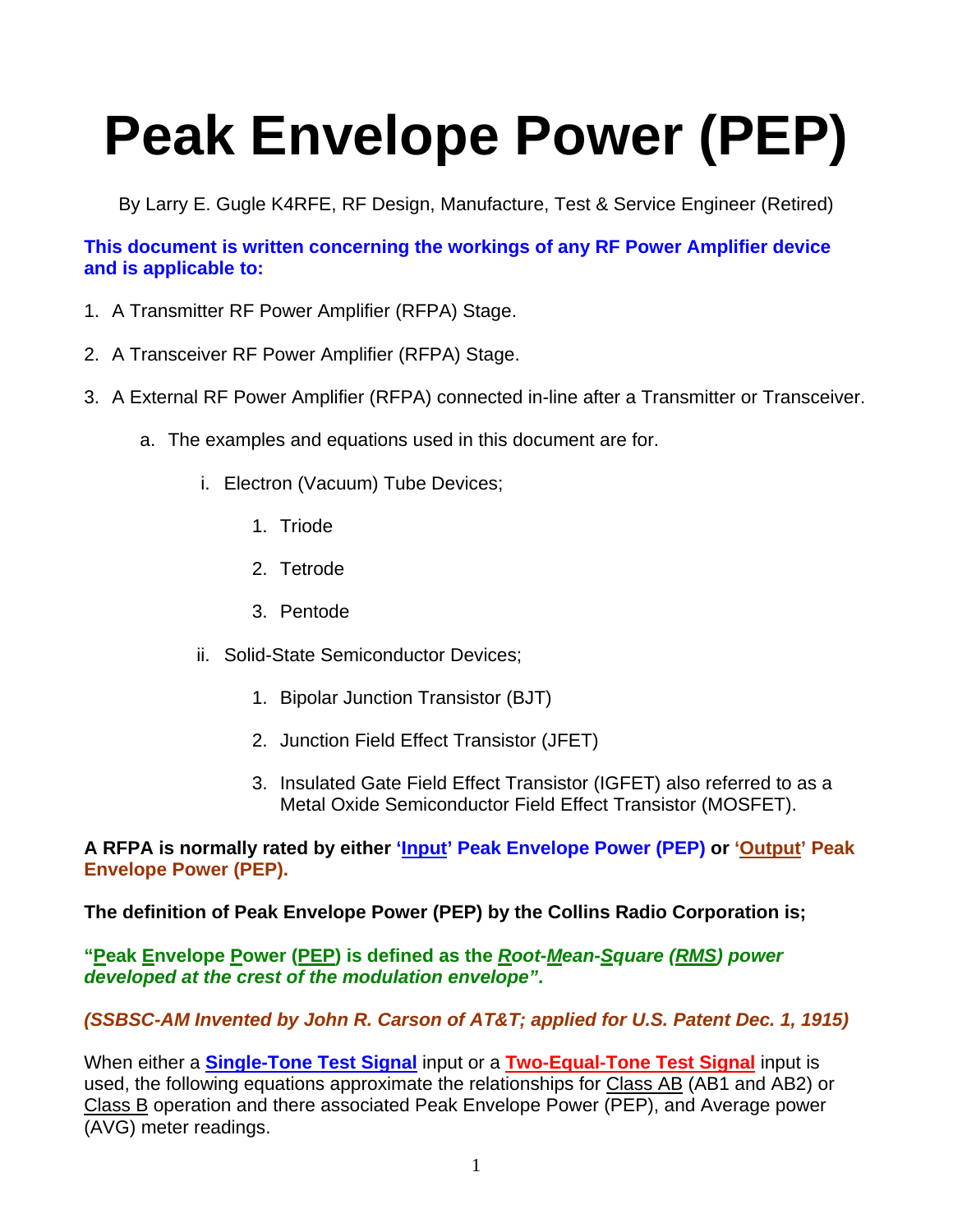The approximate equations given below are for a **Single-Tone** and a **Two-Equal Tone** condition, which are the most common test situations.

Definition of Symbols:

 $i_{pm}$  = Peak of the plate current pulse — the plate current pulse is not sinusoidal. = Peak value of plate swing, assumed to be sinusoidal  $e_{p}$ when plate tank "Q" is sufficiently high.  $= 3.14$  $\pi^ = d-c$  plate voltage  $E_{\mathbf{b}}$ 

**Single-Tone:**

$$
1_{\mathbf{b}} = \frac{1_{\mathbf{p}}}{\pi} \tag{1}
$$

Plate Input Watts

**DC Plate Current** 

$$
P_{in} = \frac{i_{pm}E_b}{\pi} \tag{2}
$$

Average Output Watts<br>and PEP

$$
P_o = \frac{i_{pm}e_p}{4} \tag{3}
$$

**Plate Efficiency** 

$$
\eta_{\text{p}} = \frac{\pi \mathbf{e}_{\text{p}}}{4E_{\text{b}}} \tag{4}
$$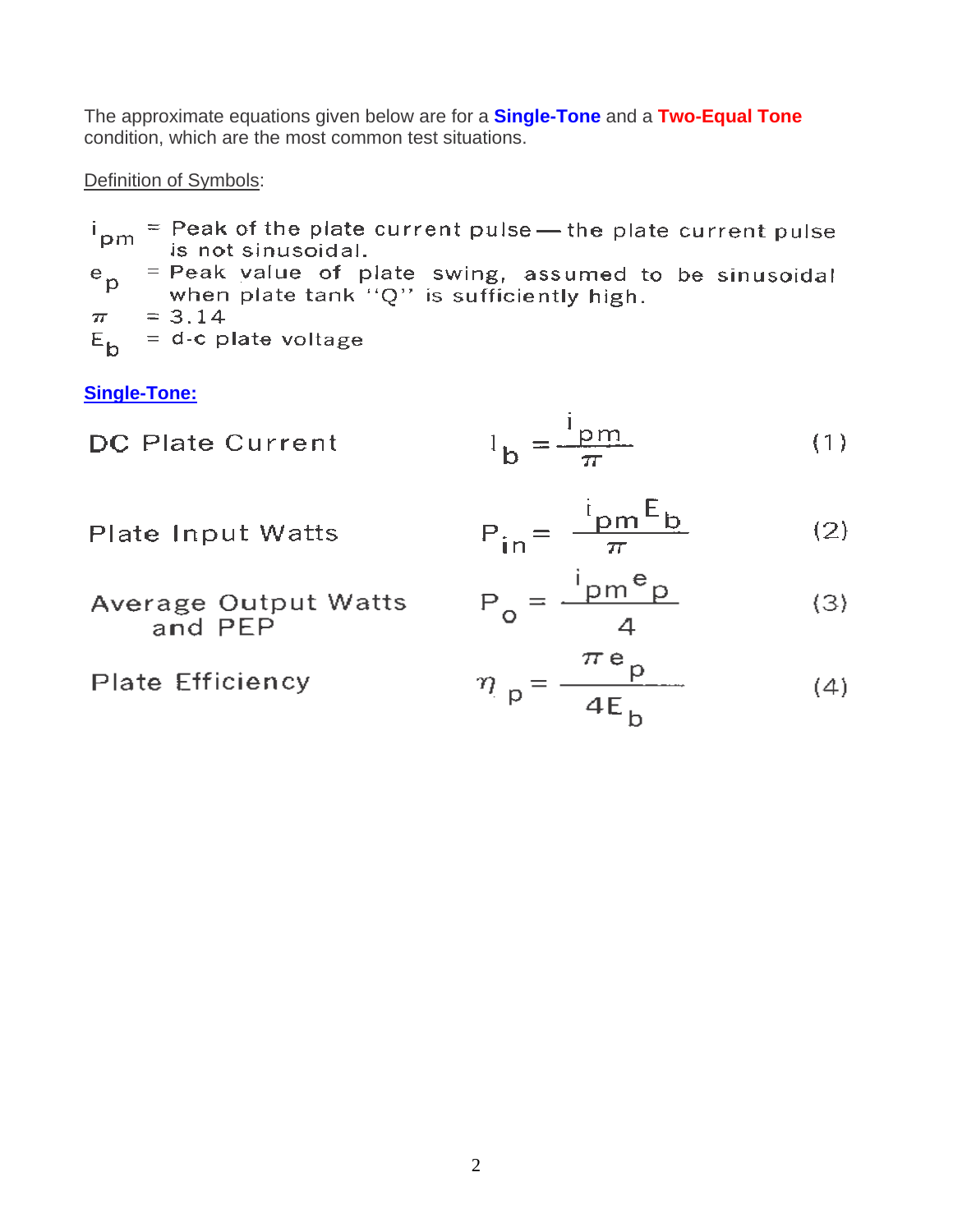**Two-Equal Tones:**

DC Plate Current 
$$
I_b = \frac{2 I_{pm}}{\pi^2}
$$
 (5)

$$
P_{\text{late Input Watts}} \qquad P_{\text{in}} = \frac{2 \text{ i}_{\text{pm}} E_{\text{b}}}{\pi^2} \qquad (6)
$$

**Average Output Watts** 

**PEP Watts** 

$$
P_o = \frac{-bm^e p}{8} \tag{7}
$$

$$
P_{\mathbf{O}} = \frac{P_{\mathbf{D}} \mathbf{m}^{\mathbf{C}} \mathbf{p}}{4} \tag{8}
$$

÷

**Plate Efficiency** 

 $\eta_p = \left(\frac{\pi}{4}\right)^2 \frac{e_p}{E_b}$  $(9)$ 

The following examples demonstrate '*two'* important relationships of a **Single-Tone Signal** and a **Two-Equal Tone Signal** amplified by a system.

- 1. The amplifier is set up for a **Single-Tone Signal** and a Point "A" on the operating line is established below (**Figure 1**). A definite PEP output is developed under this condition.
- 2. By assuming a perfect amplifier, wherein the input signal wave shape is exactly reproduced in the output load, *these grid wave shapes can be used to demonstrate the relationship of PEP to Average Power*.



**Figure 1**. Single-tone condition.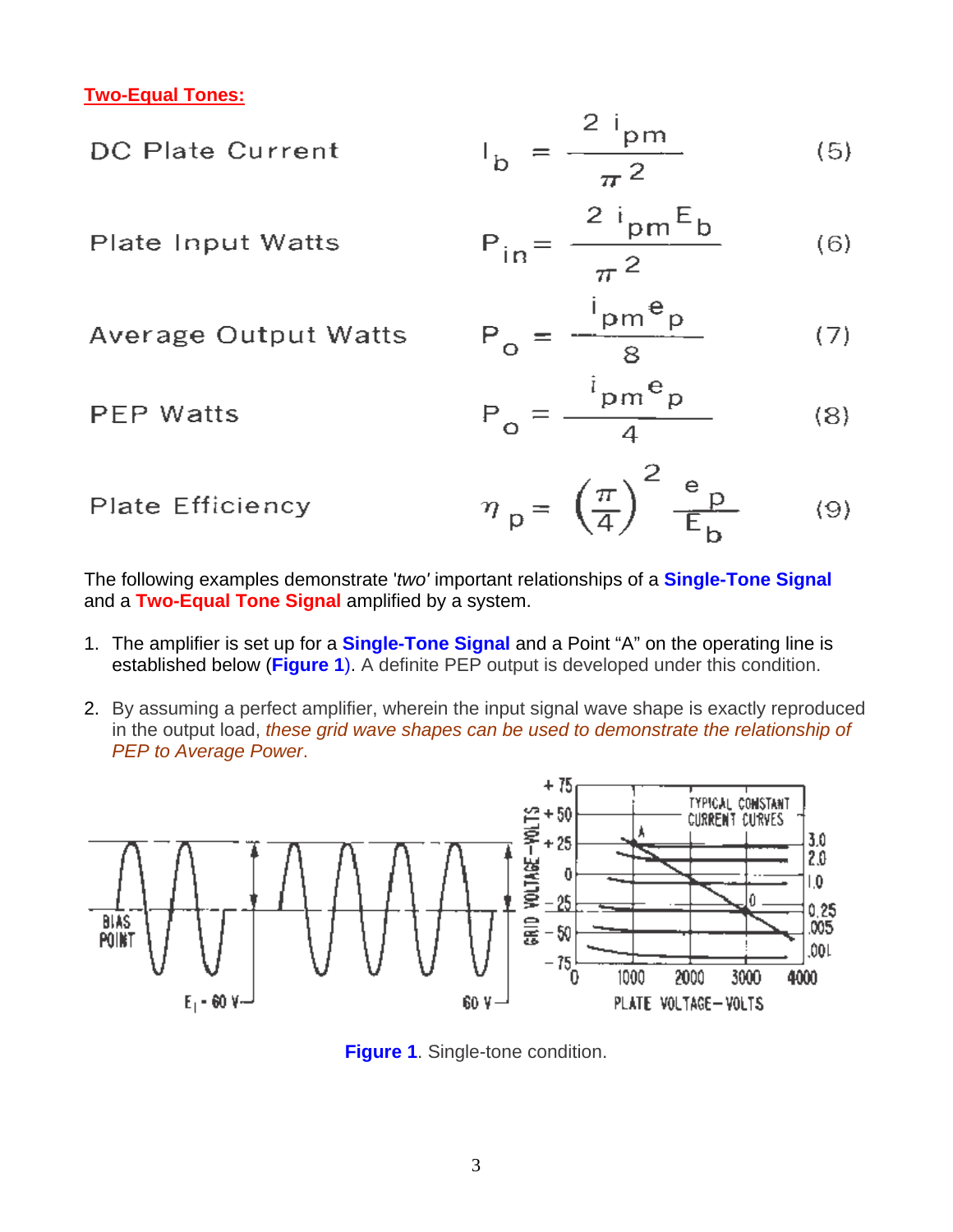**Single-Tone Signal**

$$
P_{avg} = \frac{E_{1(rms)}^2}{R_L} = \frac{\left(\frac{60}{\sqrt{2}}\right)^2}{R_L} = \frac{1800}{R_L} \quad W \tag{10}
$$

PEP = 
$$
\frac{E_{1(rms)}^2}{R_L} = \frac{\left(\frac{60}{\sqrt{2}}\right)^2}{R_L} = \frac{1800}{R_L}
$$
 W (11)

Therefore,  $PEP = P_{avg}$  $(12)$ 

3. To drive the amplifier to the same PEP output with a two-equal tone

Signal, the drive signal voltage for each tone must be  $1/nth$  (n = number of tones) the amplitude of the single tone signal. For a **Two-Equal Tone Signal** *the two frequencies (f1 and f2) are equal in amplitude but slightly different in frequency.* As a result, when they are exactly in phase, the two crest voltages add directly to produce the crest of the two-tone envelope. When the two frequencies are exactly out of phase, then the cusp of the two-tone envelope results (**Figure 2**). *Note that the voltage amplitude at the crest of the resultant two-equal tone envelope is equal to that of the single-tone envelope and therefore the tube is driven to the same point "A" on the operating line in each case.* If the tube is driven to the same peak anode current and the same peak anode voltage swing by different exciting signals, then the Peak Envelope Power Output for both signals is the same.



**Figure 2.** Two-Equal tone condition.